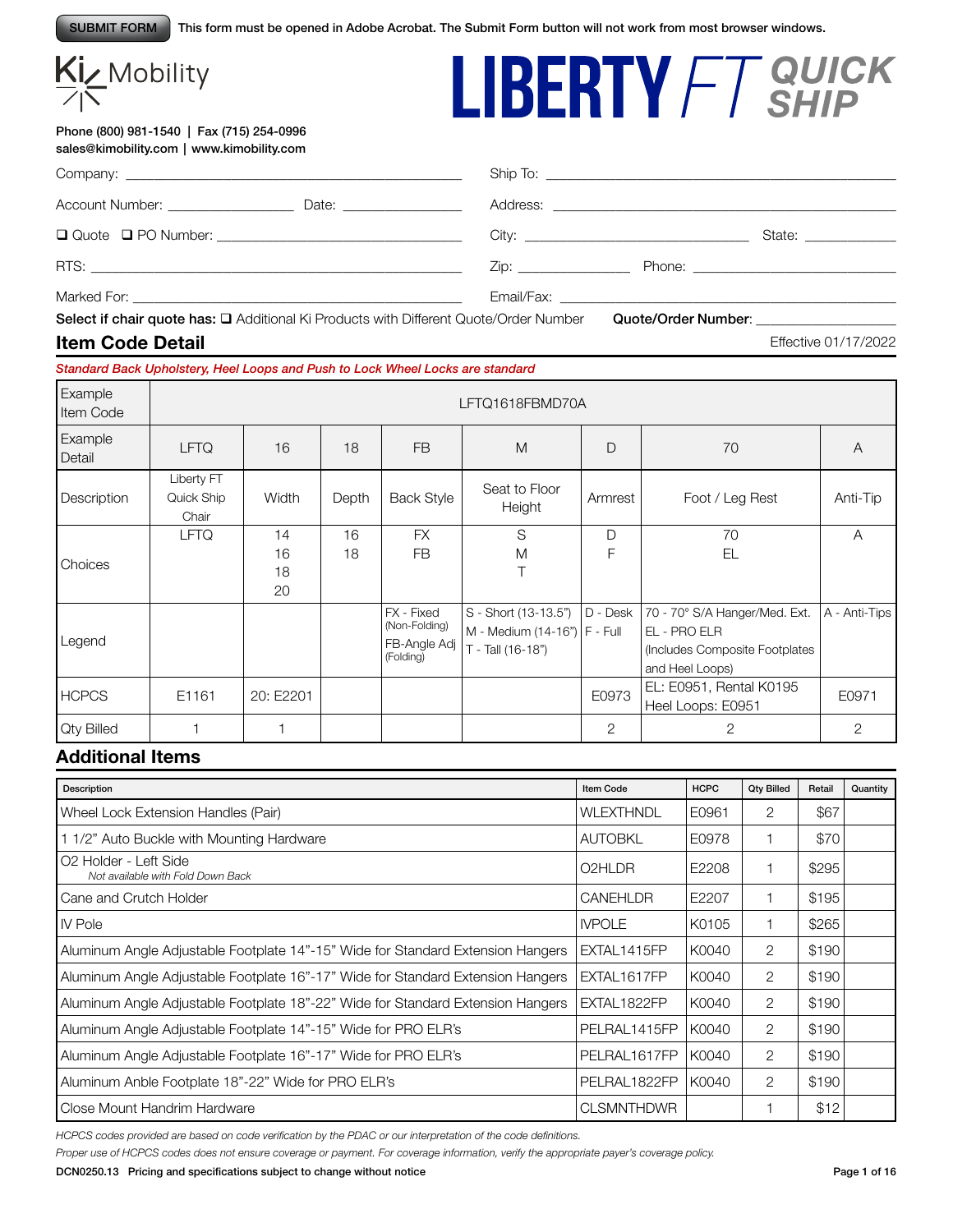

## **Fixed Back / Short Seat to Floor Height 13" - 13.5"**

| Arm        | <b>Leg Rest</b>                               | <b>Chair Size</b> | Mag Rear Wheel Size | 1" Poly Caster Size / Fork and Stem | Anti-Tip     | <b>Item Code</b> | Retail  | Quantity |
|------------|-----------------------------------------------|-------------------|---------------------|-------------------------------------|--------------|------------------|---------|----------|
|            |                                               | $14 \times 16$    | 20" w/ Full Poly    | 4" Caster / 4" Fork Short Stem      | Std Anti-Tip | LFTQ1416FXSD70A  | \$3,256 |          |
|            |                                               | $16 \times 16$    | 20" w/ Full Poly    | 4" Caster / 4" Fork Short Stem      | Std Anti-Tip | LFTQ1616FXSD70A  | \$3,256 |          |
|            |                                               | 16 x 18           | 20" w/ Full Poly    | 4" Caster / 4" Fork Short Stem      | Std Anti-Tip | LFTQ1618FXSD70A  | \$3,256 |          |
|            | 70° Hanger                                    | 18 x 16           | 20" w/ Full Poly    | 4" Caster / 4" Fork Short Stem      | Std Anti-Tip | LFTQ1816FXSD70A  | \$3,256 |          |
|            | Composite Footplate                           | $18 \times 18$    | 20" w/ Full Poly    | 4" Caster / 4" Fork Short Stem      | Std Anti-Tip | LFTQ1818FXSD70A  | \$3,256 |          |
|            |                                               | 20 x 16           | 20" w/ Full Poly    | 4" Caster / 4" Fork Short Stem      | Std Anti-Tip | LFTQ2016FXSD70A  | \$3,726 |          |
|            |                                               | $20 \times 18$    | 20" w/ Full Poly    | 4" Caster / 4" Fork Short Stem      | Std Anti-Tip | LFTQ2018FXSD70A  | \$3,726 |          |
| Desk T-Arm |                                               | 14 x 16           | 20" w/ Full Poly    | 4" Caster / 4" Fork Short Stem      | Std Anti-Tip | LFTQ1416FXSDELA  | \$3,551 |          |
|            |                                               | $16 \times 16$    | 20" w/ Full Poly    | 4" Caster / 4" Fork Short Stem      | Std Anti-Tip | LFTQ1616FXSDELA  | \$3,551 |          |
|            | PRO Elevating Leg Rest<br>Composite Footplate | 16 x 18           | 20" w/ Full Poly    | 4" Caster / 4" Fork Short Stem      | Std Anti-Tip | LFTQ1618FXSDELA  | \$3,551 |          |
|            |                                               | 18 x 16           | 20" w/ Full Poly    | 4" Caster / 4" Fork Short Stem      | Std Anti-Tip | LFTQ1816FXSDELA  | \$3,551 |          |
|            |                                               | 18 x 18           | 20" w/ Full Poly    | 4" Caster / 4" Fork Short Stem      | Std Anti-Tip | LFTQ1818FXSDELA  | \$3,551 |          |
|            |                                               | 20 x 16           | 20" w/ Full Poly    | 4" Caster / 4" Fork Short Stem      | Std Anti-Tip | LFTQ2016FXSDELA  | \$4,021 |          |
|            |                                               | $20 \times 18$    | 20" w/ Full Poly    | 4" Caster / 4" Fork Short Stem      | Std Anti-Tip | LFTQ2018FXSDELA  | \$4,021 |          |
|            |                                               | 14 x 16           | 20" w/ Full Poly    | 4" Caster / 4" Fork Short Stem      | Std Anti-Tip | LFTQ1416FXSF70A  | \$3,256 |          |
|            |                                               | 16 x 16           | 20" w/ Full Poly    | 4" Caster / 4" Fork Short Stem      | Std Anti-Tip | LFTQ1616FXSF70A  | \$3,256 |          |
|            | Composite Footplate                           | 16 x 18           | 20" w/ Full Poly    | 4" Caster / 4" Fork Short Stem      | Std Anti-Tip | LFTQ1618FXSF70A  | \$3,256 |          |
|            | 70° Hanger                                    | 18 x 16           | 20" w/ Full Poly    | 4" Caster / 4" Fork Short Stem      | Std Anti-Tip | LFTQ1816FXSF70A  | \$3,256 |          |
|            |                                               | $18 \times 18$    | 20" w/ Full Poly    | 4" Caster / 4" Fork Short Stem      | Std Anti-Tip | LFTQ1818FXSF70A  | \$3,256 |          |
|            |                                               | 20 x 16           | 20" w/ Full Poly    | 4" Caster / 4" Fork Short Stem      | Std Anti-Tip | LFTQ2016FXSF70A  | \$3,726 |          |
|            |                                               | 20 x 18           | 20" w/ Full Poly    | 4" Caster / 4" Fork Short Stem      | Std Anti-Tip | LFTQ2018FXSF70A  | \$3,726 |          |
| Full T-Arm |                                               | 14 x 16           | 20" w/ Full Poly    | 4" Caster / 4" Fork Short Stem      | Std Anti-Tip | LFTQ1416FXSFELA  | \$3,551 |          |
|            |                                               | 16 x 16           | 20" w/ Full Poly    | 4" Caster / 4" Fork Short Stem      | Std Anti-Tip | LFTQ1616FXSFELA  | \$3,551 |          |
|            |                                               | 16 x 18           | 20" w/ Full Poly    | 4" Caster / 4" Fork Short Stem      | Std Anti-Tip | LFTQ1618FXSFELA  | \$3,551 |          |
|            |                                               | 18 x 16           | 20" w/ Full Poly    | 4" Caster / 4" Fork Short Stem      | Std Anti-Tip | LFTQ1816FXSFELA  | \$3,551 |          |
|            | PRO Elevating Leg Rest<br>Composite Footplate | $18 \times 18$    | 20" w/ Full Poly    | 4" Caster / 4" Fork Short Stem      | Std Anti-Tip | LFTQ1818FXSFELA  | \$3,551 |          |
|            |                                               | 20 x 16           | 20" w/ Full Poly    | 4" Caster / 4" Fork Short Stem      | Std Anti-Tip | LFTQ2016FXSFELA  | \$4,021 |          |
|            |                                               | $20 \times 18$    | 20" w/ Full Poly    | 4" Caster / 4" Fork Short Stem      | Std Anti-Tip | LFTQ2018FXSFELA  | \$4,021 |          |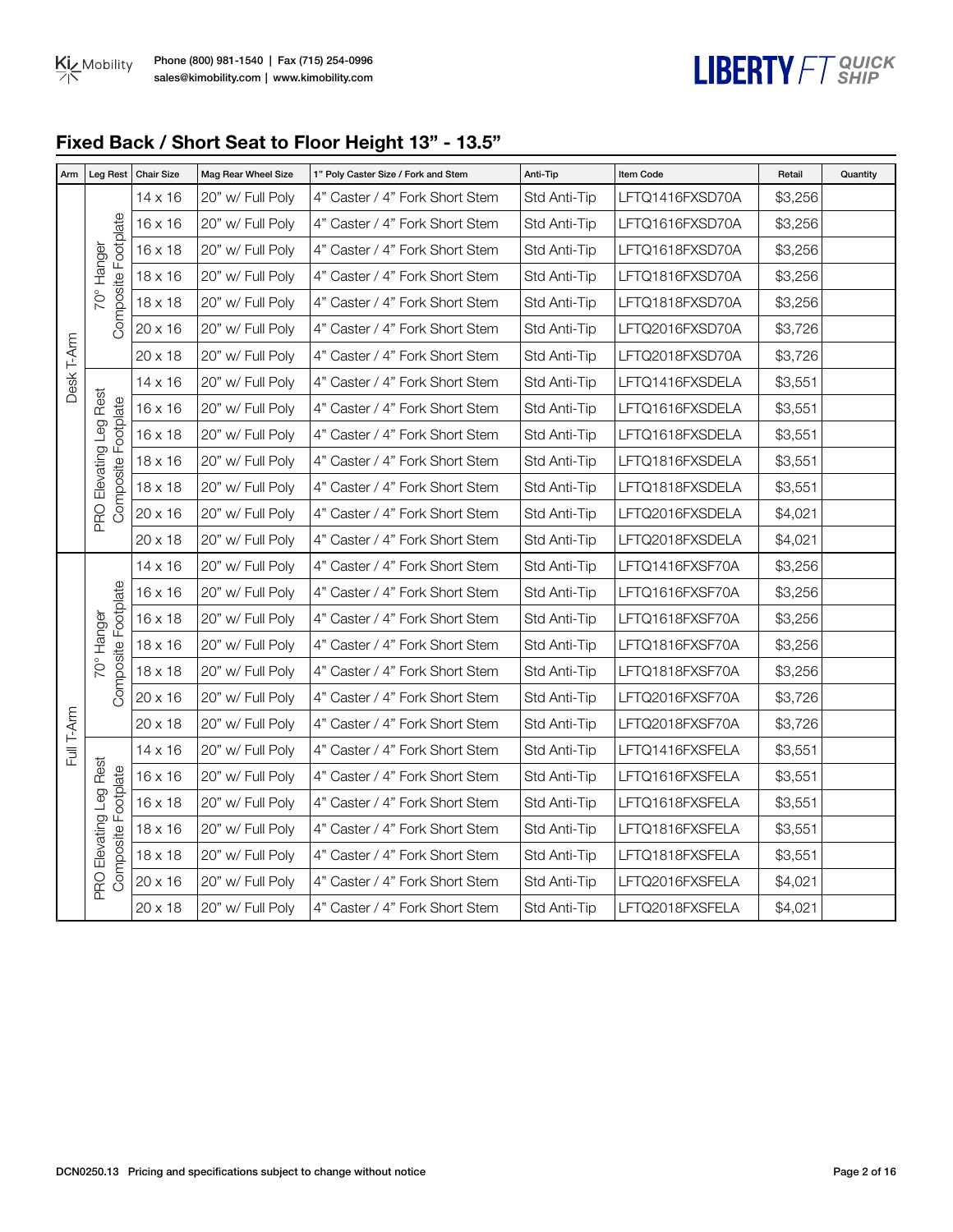

## **Fixed Back / Medium Seat to Floor Height 14" - 16"**

| Arm        | Leg Rest                                      | <b>Chair Size</b> | Mag Rear Wheel Size | 1" Poly Caster Size / Fork and Stem | Anti-Tip     | Item Code       | Retail  | Quantity |
|------------|-----------------------------------------------|-------------------|---------------------|-------------------------------------|--------------|-----------------|---------|----------|
|            |                                               | $14 \times 16$    | 20" w/ Full Poly    | 5" Caster / 5" Fork Short Stem      | Std Anti-Tip | LFTQ1416FXMD70A | \$3,256 |          |
|            |                                               | $16 \times 16$    | 20" w/ Full Poly    | 5" Caster / 5" Fork Short Stem      | Std Anti-Tip | LFTQ1616FXMD70A | \$3,256 |          |
|            | Composite Footplate                           | $16 \times 18$    | 20" w/ Full Poly    | 5" Caster / 5" Fork Short Stem      | Std Anti-Tip | LFTQ1618FXMD70A | \$3,256 |          |
|            | 70° Hanger                                    | 18 x 16           | 20" w/ Full Poly    | 5" Caster / 5" Fork Short Stem      | Std Anti-Tip | LFTQ1816FXMD70A | \$3,256 |          |
|            |                                               | 18 x 18           | 20" w/ Full Poly    | 5" Caster / 5" Fork Short Stem      | Std Anti-Tip | LFTQ1818FXMD70A | \$3,256 |          |
|            |                                               | 20 x 16           | 20" w/ Full Poly    | 5" Caster / 5" Fork Short Stem      | Std Anti-Tip | LFTQ2016FXMD70A | \$3,726 |          |
|            |                                               | 20 x 18           | 20" w/ Full Poly    | 5" Caster / 5" Fork Short Stem      | Std Anti-Tip | LFTQ2018FXMD70A | \$3,726 |          |
| Desk T-Arm |                                               | 14 x 16           | 20" w/ Full Poly    | 5" Caster / 5" Fork Short Stem      | Std Anti-Tip | LFTQ1416FXMDELA | \$3,551 |          |
|            | PRO Elevating Leg Rest                        | 16 x 16           | 20" w/ Full Poly    | 5" Caster / 5" Fork Short Stem      | Std Anti-Tip | LFTQ1616FXMDELA | \$3,551 |          |
|            | Composite Footplate                           | $16 \times 18$    | 20" w/ Full Poly    | 5" Caster / 5" Fork Short Stem      | Std Anti-Tip | LFTQ1618FXMDELA | \$3,551 |          |
|            |                                               | 18 x 16           | 20" w/ Full Poly    | 5" Caster / 5" Fork Short Stem      | Std Anti-Tip | LFTQ1816FXMDELA | \$3,551 |          |
|            |                                               | $18 \times 18$    | 20" w/ Full Poly    | 5" Caster / 5" Fork Short Stem      | Std Anti-Tip | LFTQ1818FXMDELA | \$3,551 |          |
|            |                                               | 20 x 16           | 20" w/ Full Poly    | 5" Caster / 5" Fork Short Stem      | Std Anti-Tip | LFTQ2016FXMDELA | \$4,021 |          |
|            |                                               | $20 \times 18$    | 20" w/ Full Poly    | 5" Caster / 5" Fork Short Stem      | Std Anti-Tip | LFTQ2018FXMDELA | \$4,021 |          |
|            |                                               | 14 x 16           | 20" w/ Full Poly    | 5" Caster / 5" Fork Short Stem      | Std Anti-Tip | LFTQ1416FXMF70A | \$3,256 |          |
|            |                                               | $16 \times 16$    | 20" w/ Full Poly    | 5" Caster / 5" Fork Short Stem      | Std Anti-Tip | LFTQ1616FXMF70A | \$3,256 |          |
|            |                                               | 16 x 18           | 20" w/ Full Poly    | 5" Caster / 5" Fork Short Stem      | Std Anti-Tip | LFTQ1618FXMF70A | \$3,256 |          |
|            | 70° Hanger                                    | 18 x 16           | 20" w/ Full Poly    | 5" Caster / 5" Fork Short Stem      | Std Anti-Tip | LFTQ1816FXMF70A | \$3,256 |          |
|            | Composite Footplate                           | 18 x 18           | 20" w/ Full Poly    | 5" Caster / 5" Fork Short Stem      | Std Anti-Tip | LFTQ1818FXMF70A | \$3,256 |          |
|            |                                               | 20 x 16           | 20" w/ Full Poly    | 5" Caster / 5" Fork Short Stem      | Std Anti-Tip | LFTQ2016FXMF70A | \$3,726 |          |
| Full T-Arm |                                               | 20 x 18           | 20" w/ Full Poly    | 5" Caster / 5" Fork Short Stem      | Std Anti-Tip | LFTQ2018FXMF70A | \$3,726 |          |
|            |                                               | 14 x 16           | 20" w/ Full Poly    | 5" Caster / 5" Fork Short Stem      | Std Anti-Tip | LFTQ1416FXMFELA | \$3,551 |          |
|            |                                               | 16 x 16           | 20" w/ Full Poly    | 5" Caster / 5" Fork Short Stem      | Std Anti-Tip | LFTQ1616FXMFELA | \$3,551 |          |
|            |                                               | $16 \times 18$    | 20" w/ Full Poly    | 5" Caster / 5" Fork Short Stem      | Std Anti-Tip | LFTQ1618FXMFELA | \$3,551 |          |
|            |                                               | 18 x 16           | 20" w/ Full Poly    | 5" Caster / 5" Fork Short Stem      | Std Anti-Tip | LFTQ1816FXMFELA | \$3,551 |          |
|            | PRO Elevating Leg Rest<br>Composite Footplate | $18 \times 18$    | 20" w/ Full Poly    | 5" Caster / 5" Fork Short Stem      | Std Anti-Tip | LFTQ1818FXMFELA | \$3,551 |          |
|            |                                               | 20 x 16           | 20" w/ Full Poly    | 5" Caster / 5" Fork Short Stem      | Std Anti-Tip | LFTQ2016FXMFELA | \$4,021 |          |
|            |                                               | 20 x 18           | 20" w/ Full Poly    | 5" Caster / 5" Fork Short Stem      | Std Anti-Tip | LFTQ2018FXMFELA | \$4,021 |          |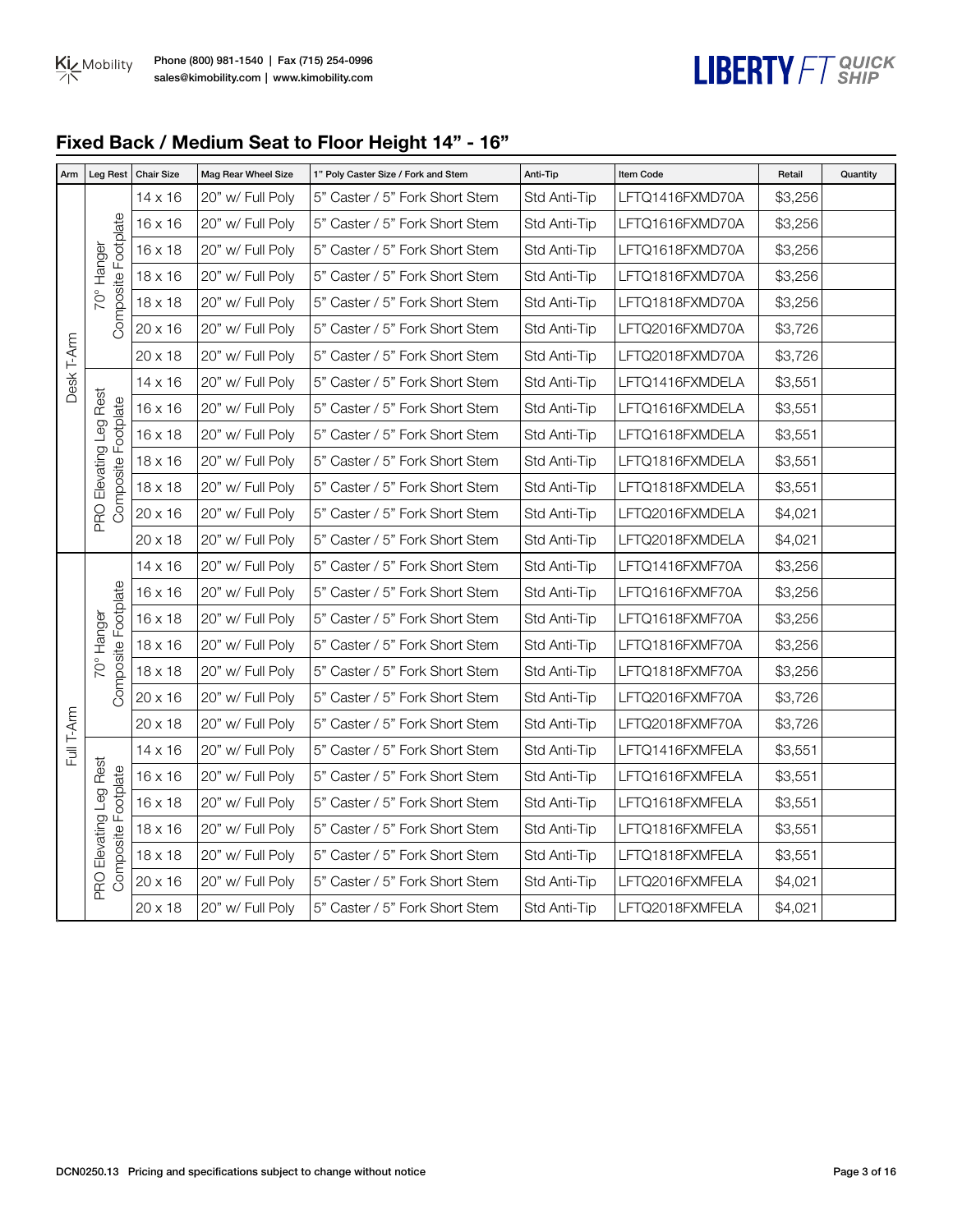# LIBERTY FT SHIP

## **Fixed Back / Tall Seat to Floor Height 16" - 18"**

| Arm        | <b>Leg Rest</b>                               | <b>Chair Size</b> | Mag Rear Wheel Size | 1" Poly Caster Size / Fork and Stem | Anti-Tip     | <b>Item Code</b> | Retail  | Quantity |
|------------|-----------------------------------------------|-------------------|---------------------|-------------------------------------|--------------|------------------|---------|----------|
|            |                                               | $14 \times 16$    | 22" w/ Full Poly    | 6" Caster / 7" Fork Short Stem      | Std Anti-Tip | LFTQ1416FXTD70A  | \$3,256 |          |
|            |                                               | $16 \times 16$    | 22" w/ Full Poly    | 6" Caster / 7" Fork Short Stem      | Std Anti-Tip | LFTQ1616FXTD70A  | \$3,256 |          |
|            |                                               | $16 \times 18$    | 22" w/ Full Poly    | 6" Caster / 7" Fork Short Stem      | Std Anti-Tip | LFTQ1618FXTD70A  | \$3,256 |          |
|            | 70° Hanger                                    | 18 x 16           | 22" w/ Full Poly    | 6" Caster / 7" Fork Short Stem      | Std Anti-Tip | LFTQ1816FXTD70A  | \$3,256 |          |
|            | Composite Footplate                           | $18 \times 18$    | 22" w/ Full Poly    | 6" Caster / 7" Fork Short Stem      | Std Anti-Tip | LFTQ1818FXTD70A  | \$3,256 |          |
|            |                                               | 20 x 16           | 22" w/ Full Poly    | 6" Caster / 7" Fork Short Stem      | Std Anti-Tip | LFTQ2016FXTD70A  | \$3,726 |          |
|            |                                               | $20 \times 18$    | 22" w/ Full Poly    | 6" Caster / 7" Fork Short Stem      | Std Anti-Tip | LFTQ2018FXTD70A  | \$3,726 |          |
| Desk T-Arm |                                               | $14 \times 16$    | 22" w/ Full Poly    | 6" Caster / 7" Fork Short Stem      | Std Anti-Tip | LFTQ1416FXTDELA  | \$3,551 |          |
|            | PRO Elevating Leg Rest<br>Composite Footplate | $16 \times 16$    | 22" w/ Full Poly    | 6" Caster / 7" Fork Short Stem      | Std Anti-Tip | LFTQ1616FXTDELA  | \$3,551 |          |
|            |                                               | $16 \times 18$    | 22" w/ Full Poly    | 6" Caster / 7" Fork Short Stem      | Std Anti-Tip | LFTQ1618FXTDELA  | \$3,551 |          |
|            |                                               | 18 x 16           | 22" w/ Full Poly    | 6" Caster / 7" Fork Short Stem      | Std Anti-Tip | LFTQ1816FXTDELA  | \$3,551 |          |
|            |                                               | 18 x 18           | 22" w/ Full Poly    | 6" Caster / 7" Fork Short Stem      | Std Anti-Tip | LFTQ1818FXTDELA  | \$3,551 |          |
|            |                                               | 20 x 16           | 22" w/ Full Poly    | 6" Caster / 7" Fork Short Stem      | Std Anti-Tip | LFTQ2016FXTDELA  | \$4,021 |          |
|            |                                               | $20 \times 18$    | 22" w/ Full Poly    | 6" Caster / 7" Fork Short Stem      | Std Anti-Tip | LFTQ2018FXTDELA  | \$4,021 |          |
|            |                                               | 14 x 16           | 22" w/ Full Poly    | 6" Caster / 7" Fork Short Stem      | Std Anti-Tip | LFTQ1416FXTF70A  | \$3,256 |          |
|            |                                               | 16 x 16           | 22" w/ Full Poly    | 6" Caster / 7" Fork Short Stem      | Std Anti-Tip | LFTQ1616FXTF70A  | \$3,256 |          |
|            | Composite Footplate                           | $16 \times 18$    | 22" w/ Full Poly    | 6" Caster / 7" Fork Short Stem      | Std Anti-Tip | LFTQ1618FXTF70A  | \$3,256 |          |
|            | 70° Hanger                                    | 18 x 16           | 22" w/ Full Poly    | 6" Caster / 7" Fork Short Stem      | Std Anti-Tip | LFTQ1816FXTF70A  | \$3,256 |          |
|            |                                               | 18 x 18           | 22" w/ Full Poly    | 6" Caster / 7" Fork Short Stem      | Std Anti-Tip | LFTQ1818FXTF70A  | \$3,256 |          |
|            |                                               | 20 x 16           | 22" w/ Full Poly    | 6" Caster / 7" Fork Short Stem      | Std Anti-Tip | LFTQ2016FXTF70A  | \$3,726 |          |
| Full T-Arm |                                               | 20 x 18           | 22" w/ Full Poly    | 6" Caster / 7" Fork Short Stem      | Std Anti-Tip | LFTQ2018FXTF70A  | \$3,726 |          |
|            |                                               | $14 \times 16$    | 22" w/ Full Poly    | 6" Caster / 7" Fork Short Stem      | Std Anti-Tip | LFTQ1416FXTFELA  | \$3,551 |          |
|            |                                               | 16 x 16           | 22" w/ Full Poly    | 6" Caster / 7" Fork Short Stem      | Std Anti-Tip | LFTQ1616FXTFELA  | \$3,551 |          |
|            |                                               | $16 \times 18$    | 22" w/ Full Poly    | 6" Caster / 7" Fork Short Stem      | Std Anti-Tip | LFTQ1618FXTFELA  | \$3,551 |          |
|            |                                               | 18 x 16           | 22" w/ Full Poly    | 6" Caster / 7" Fork Short Stem      | Std Anti-Tip | LFTQ1816FXTFELA  | \$3,551 |          |
|            | PRO Elevating Leg Rest<br>Composite Footplate | 18 x 18           | 22" w/ Full Poly    | 6" Caster / 7" Fork Short Stem      | Std Anti-Tip | LFTQ1818FXTFELA  | \$3,551 |          |
|            |                                               | 20 x 16           | 22" w/ Full Poly    | 6" Caster / 7" Fork Short Stem      | Std Anti-Tip | LFTQ2016FXTFELA  | \$4,021 |          |
|            |                                               | 20 x 18           | 22" w/ Full Poly    | 6" Caster / 7" Fork Short Stem      | Std Anti-Tip | LFTQ2018FXTFELA  | \$4,021 |          |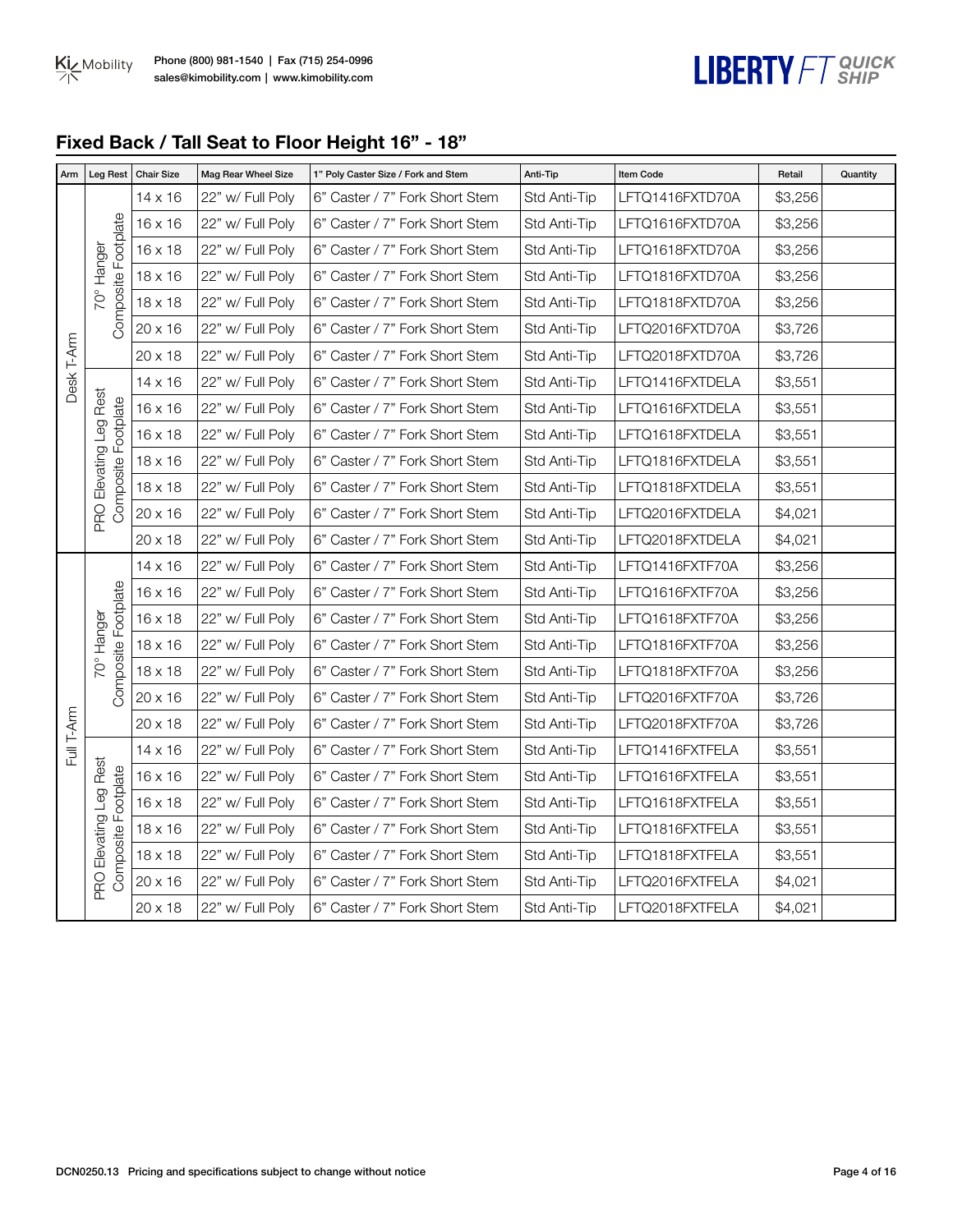

## **Folding Back / Short Seat to Floor Height 13" - 13.5"**

| Arm        | Leg Rest                                      | <b>Chair Size</b> | Mag Rear Wheel Size | 1" Poly Caster Size / Fork and Stem | Anti-Tip     | <b>Item Code</b> | Retail  | Quantity |
|------------|-----------------------------------------------|-------------------|---------------------|-------------------------------------|--------------|------------------|---------|----------|
|            |                                               | $14 \times 16$    | 20" w/ Full Poly    | 4" Caster / 4" Fork Short Stem      | Std Anti-Tip | LFTQ1416FBSD70A  | \$3,351 |          |
|            |                                               | $16 \times 16$    | 20" w/ Full Poly    | 4" Caster / 4" Fork Short Stem      | Std Anti-Tip | LFTQ1616FBSD70A  | \$3,351 |          |
|            | Composite Footplate                           | $16 \times 18$    | 20" w/ Full Poly    | 4" Caster / 4" Fork Short Stem      | Std Anti-Tip | LFTQ1618FBSD70A  | \$3,351 |          |
|            | 70° Hanger                                    | 18 x 16           | 20" w/ Full Poly    | 4" Caster / 4" Fork Short Stem      | Std Anti-Tip | LFTQ1816FBSD70A  | \$3,351 |          |
|            |                                               | 18 x 18           | 20" w/ Full Poly    | 4" Caster / 4" Fork Short Stem      | Std Anti-Tip | LFTQ1818FBSD70A  | \$3,351 |          |
|            |                                               | 20 x 16           | 20" w/ Full Poly    | 4" Caster / 4" Fork Short Stem      | Std Anti-Tip | LFTQ2016FBSD70A  | \$3,821 |          |
|            |                                               | 20 x 18           | 20" w/ Full Poly    | 4" Caster / 4" Fork Short Stem      | Std Anti-Tip | LFTQ2018FBSD70A  | \$3,821 |          |
| Desk T-Arm |                                               | $14 \times 16$    | 20" w/ Full Poly    | 4" Caster / 4" Fork Short Stem      | Std Anti-Tip | LFTQ1416FBSDELA  | \$3,646 |          |
|            |                                               | $16 \times 16$    | 20" w/ Full Poly    | 4" Caster / 4" Fork Short Stem      | Std Anti-Tip | LFTQ1616FBSDELA  | \$3,646 |          |
|            |                                               | $16 \times 18$    | 20" w/ Full Poly    | 4" Caster / 4" Fork Short Stem      | Std Anti-Tip | LFTQ1618FBSDELA  | \$3,646 |          |
|            | PRO Elevating Leg Rest<br>Composite Footplate | 18 x 16           | 20" w/ Full Poly    | 4" Caster / 4" Fork Short Stem      | Std Anti-Tip | LFTQ1816FBSDELA  | \$3,646 |          |
|            |                                               | 18 x 18           | 20" w/ Full Poly    | 4" Caster / 4" Fork Short Stem      | Std Anti-Tip | LFTQ1818FBSDELA  | \$3,646 |          |
|            |                                               | 20 x 16           | 20" w/ Full Poly    | 4" Caster / 4" Fork Short Stem      | Std Anti-Tip | LFTQ2016FBSDELA  | \$4,116 |          |
|            |                                               | 20 x 18           | 20" w/ Full Poly    | 4" Caster / 4" Fork Short Stem      | Std Anti-Tip | LFTQ2018FBSDELA  | \$4,116 |          |
|            |                                               | 14 x 16           | 20" w/ Full Poly    | 4" Caster / 4" Fork Short Stem      | Std Anti-Tip | LFTQ1416FBSF70A  | \$3,351 |          |
|            |                                               | $16 \times 16$    | 20" w/ Full Poly    | 4" Caster / 4" Fork Short Stem      | Std Anti-Tip | LFTQ1616FBSF70A  | \$3,351 |          |
|            | Composite Footplate                           | $16 \times 18$    | 20" w/ Full Poly    | 4" Caster / 4" Fork Short Stem      | Std Anti-Tip | LFTQ1618FBSF70A  | \$3,351 |          |
|            | 70° Hanger                                    | 18 x 16           | 20" w/ Full Poly    | 4" Caster / 4" Fork Short Stem      | Std Anti-Tip | LFTQ1816FBSF70A  | \$3,351 |          |
|            |                                               | $18 \times 18$    | 20" w/ Full Poly    | 4" Caster / 4" Fork Short Stem      | Std Anti-Tip | LFTQ1818FBSF70A  | \$3,351 |          |
|            |                                               | 20 x 16           | 20" w/ Full Poly    | 4" Caster / 4" Fork Short Stem      | Std Anti-Tip | LFTQ2016FBSF70A  | \$3,821 |          |
| Full T-Arm |                                               | 20 x 18           | 20" w/ Full Poly    | 4" Caster / 4" Fork Short Stem      | Std Anti-Tip | LFTQ2018FBSF70A  | \$3,821 |          |
|            |                                               | 14 x 16           | 20" w/ Full Poly    | 4" Caster / 4" Fork Short Stem      | Std Anti-Tip | LFTQ1416FBSFELA  | \$3,646 |          |
|            |                                               | 16 x 16           | 20" w/ Full Poly    | 4" Caster / 4" Fork Short Stem      | Std Anti-Tip | LFTQ1616FBSFELA  | \$3,646 |          |
|            |                                               | $16 \times 18$    | 20" w/ Full Poly    | 4" Caster / 4" Fork Short Stem      | Std Anti-Tip | LFTQ1618FBSFELA  | \$3,646 |          |
|            |                                               | 18 x 16           | 20" w/ Full Poly    | 4" Caster / 4" Fork Short Stem      | Std Anti-Tip | LFTQ1816FBSFELA  | \$3,646 |          |
|            | PRO Elevating Leg Rest<br>Composite Footplate | $18 \times 18$    | 20" w/ Full Poly    | 4" Caster / 4" Fork Short Stem      | Std Anti-Tip | LFTQ1818FBSFELA  | \$3,646 |          |
|            |                                               | 20 x 16           | 20" w/ Full Poly    | 4" Caster / 4" Fork Short Stem      | Std Anti-Tip | LFTQ2016FBSFELA  | \$4,116 |          |
|            |                                               | 20 x 18           | 20" w/ Full Poly    | 4" Caster / 4" Fork Short Stem      | Std Anti-Tip | LFTQ2018FBSFELA  | \$4,116 |          |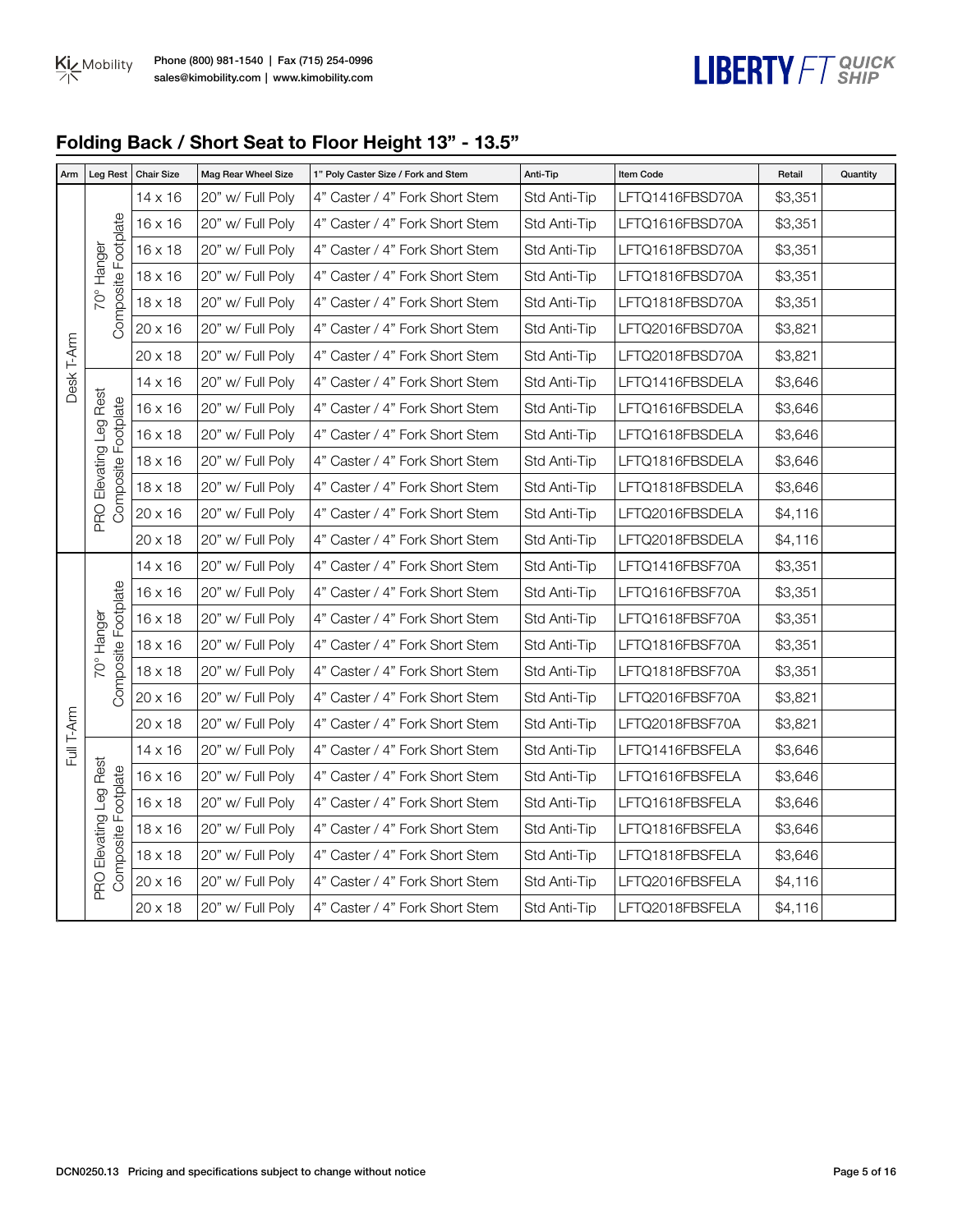

## **Folding Back / Medium Seat to Floor Height 14" - 16"**

| Arm        | <b>Leg Rest</b>                               | <b>Chair Size</b> | Mag Rear Wheel Size | 1" Poly Caster Size / Fork and Stem | Anti-Tip     | Item Code       | Retail  | Quantity |
|------------|-----------------------------------------------|-------------------|---------------------|-------------------------------------|--------------|-----------------|---------|----------|
|            |                                               | $14 \times 16$    | 20" w/ Full Poly    | 5" Caster / 5" Fork Short Stem      | Std Anti-Tip | LFTQ1416FBMD70A | \$3,351 |          |
|            |                                               | 16 x 16           | 20" w/ Full Poly    | 5" Caster / 5" Fork Short Stem      | Std Anti-Tip | LFTQ1616FBMD70A | \$3,351 |          |
|            |                                               | 16 x 18           | 20" w/ Full Poly    | 5" Caster / 5" Fork Short Stem      | Std Anti-Tip | LFTQ1618FBMD70A | \$3,351 |          |
|            | 70° Hanger                                    | 18 x 16           | 20" w/ Full Poly    | 5" Caster / 5" Fork Short Stem      | Std Anti-Tip | LFTQ1816FBMD70A | \$3,351 |          |
|            | Composite Footplate                           | $18 \times 18$    | 20" w/ Full Poly    | 5" Caster / 5" Fork Short Stem      | Std Anti-Tip | LFTQ1818FBMD70A | \$3,351 |          |
|            |                                               | 20 x 16           | 20" w/ Full Poly    | 5" Caster / 5" Fork Short Stem      | Std Anti-Tip | LFTQ2016FBMD70A | \$3,821 |          |
|            |                                               | 20 x 18           | 20" w/ Full Poly    | 5" Caster / 5" Fork Short Stem      | Std Anti-Tip | LFTQ2018FBMD70A | \$3,821 |          |
| Desk T-Arm |                                               | $14 \times 16$    | 20" w/ Full Poly    | 5" Caster / 5" Fork Short Stem      | Std Anti-Tip | LFTQ1416FBMDELA | \$3,646 |          |
|            | Elevating Leg Rest                            | $16 \times 16$    | 20" w/ Full Poly    | 5" Caster / 5" Fork Short Stem      | Std Anti-Tip | LFTQ1616FBMDELA | \$3,646 |          |
|            |                                               | $16 \times 18$    | 20" w/ Full Poly    | 5" Caster / 5" Fork Short Stem      | Std Anti-Tip | LFTQ1618FBMDELA | \$3,646 |          |
|            |                                               | $18 \times 16$    | 20" w/ Full Poly    | 5" Caster / 5" Fork Short Stem      | Std Anti-Tip | LFTQ1816FBMDELA | \$3,646 |          |
|            |                                               | $18 \times 18$    | 20" w/ Full Poly    | 5" Caster / 5" Fork Short Stem      | Std Anti-Tip | LFTQ1818FBMDELA | \$3,646 |          |
|            | Composite Footplate<br><b>PRO</b>             | 20 x 16           | 20" w/ Full Poly    | 5" Caster / 5" Fork Short Stem      | Std Anti-Tip | LFTQ2016FBMDELA | \$4,116 |          |
|            |                                               | 20 x 18           | 20" w/ Full Poly    | 5" Caster / 5" Fork Short Stem      | Std Anti-Tip | LFTQ2018FBMDELA | \$4,116 |          |
|            |                                               | 14 x 16           | 20" w/ Full Poly    | 5" Caster / 5" Fork Short Stem      | Std Anti-Tip | LFTQ1416FBMF70A | \$3,351 |          |
|            |                                               | $16 \times 16$    | 20" w/ Full Poly    | 5" Caster / 5" Fork Short Stem      | Std Anti-Tip | LFTQ1616FBMF70A | \$3,351 |          |
|            | Composite Footplate                           | $16 \times 18$    | 20" w/ Full Poly    | 5" Caster / 5" Fork Short Stem      | Std Anti-Tip | LFTQ1618FBMF70A | \$3,351 |          |
|            | 70° Hanger                                    | 18 x 16           | 20" w/ Full Poly    | 5" Caster / 5" Fork Short Stem      | Std Anti-Tip | LFTQ1816FBMF70A | \$3,351 |          |
|            |                                               | $18 \times 18$    | 20" w/ Full Poly    | 5" Caster / 5" Fork Short Stem      | Std Anti-Tip | LFTQ1818FBMF70A | \$3,351 |          |
|            |                                               | 20 x 16           | 20" w/ Full Poly    | 5" Caster / 5" Fork Short Stem      | Std Anti-Tip | LFTQ2016FBMF70A | \$3,821 |          |
| Full T-Arm |                                               | 20 x 18           | 20" w/ Full Poly    | 5" Caster / 5" Fork Short Stem      | Std Anti-Tip | LFTQ2018FBMF70A | \$3,821 |          |
|            |                                               | $14 \times 16$    | 20" w/ Full Poly    | 5" Caster / 5" Fork Short Stem      | Std Anti-Tip | LFTQ1416FBMFELA | \$3,646 |          |
|            |                                               | 16 x 16           | 20" w/ Full Poly    | 5" Caster / 5" Fork Short Stem      | Std Anti-Tip | LFTQ1616FBMFELA | \$3,646 |          |
|            |                                               | $16 \times 18$    | 20" w/ Full Poly    | 5" Caster / 5" Fork Short Stem      | Std Anti-Tip | LFTQ1618FBMFELA | \$3,646 |          |
|            |                                               | 18 x 16           | 20" w/ Full Poly    | 5" Caster / 5" Fork Short Stem      | Std Anti-Tip | LFTQ1816FBMFELA | \$3,646 |          |
|            | PRO Elevating Leg Rest<br>Composite Footplate | 18 x 18           | 20" w/ Full Poly    | 5" Caster / 5" Fork Short Stem      | Std Anti-Tip | LFTQ1818FBMFELA | \$3,646 |          |
|            |                                               | 20 x 16           | 20" w/ Full Poly    | 5" Caster / 5" Fork Short Stem      | Std Anti-Tip | LFTQ2016FBMFELA | \$4,116 |          |
|            |                                               | 20 x 18           | 20" w/ Full Poly    | 5" Caster / 5" Fork Short Stem      | Std Anti-Tip | LFTQ2018FBMFELA | \$4,116 |          |